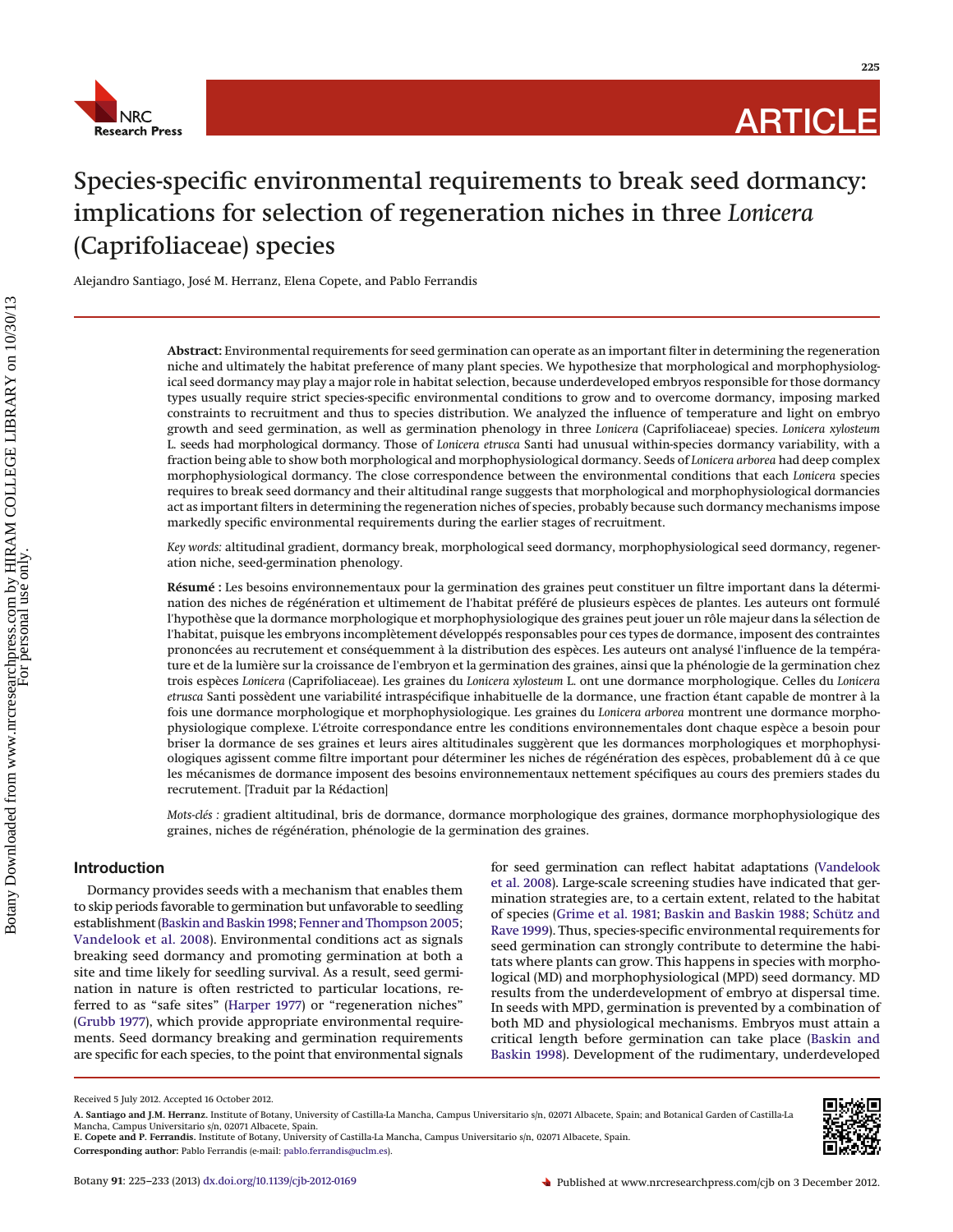embryos associated with these seed dormancy types often requires specific durations at defined temperature ranges (e.g., [Kondo et al.](#page-7-6) [2006;](#page-7-6) [Baskin et al. 2009;](#page-7-7) [Herranz et al. 2010](#page-7-8)*a*; [Copete et al. 2011\)](#page-7-9). The strict requirements allowing embryo growth in seeds with MD or

consequently, influence habitat selection for the species. Seed-germination ecology of species with MD and MPD (e.g., Ranunculaceae, Papaveraceae, Paeoniaceae, Umbelliferae, Liliaceae, Caprifoliaceae) has been studied in western North America [\(Baskin and Baskin 2008;](#page-7-10) [Baskin et al. 2009\)](#page-7-7), eastern Asia [\(Kondo](#page-7-11) [et al. 2005;](#page-7-11) [Kondo et al. 2006\)](#page-7-6), and central Europe [\(Vandelook et al.](#page-8-2) [2007](#page-8-2)*a*, [2008\)](#page-8-0). Nine levels of MPD have been described up to the present (see [Baskin and Baskin 1998](#page-7-0) and [Baskin et al. 2008\)](#page-7-12). However, few studies on this topic have focused on the Mediterranean Basin in spite of the region's rich plant biodiversity (about 25 000 species, half of them endemic; [Quézel 1985\)](#page-7-13) and strong representation of the families mentioned above.

MPD may impose defined constraints to seedling recruitment, and

Species within the family Caprifoliaceae produce seeds that vary considerably in their germination ecology and dormancy breaking requirements [\(Martin 1946;](#page-7-14) [Hidayati et al. 2000](#page-7-15)*a*, [2000](#page-7-16)*b*, [2001,](#page-7-17) [2005\)](#page-7-18). Different species within *Lonicera* exhibit both MD [\(Phartyal et al. 2009](#page-7-19)*a*) and MPD [\(Hidayati et al. 2000](#page-7-15)*a*), and a variation in MPD levels within-species has been observed [\(Hidayati](#page-7-15) [et al. 2000](#page-7-15)*a*).

Comparisons of seed dormancy and germination phenology among closely related species may provide insight on the underlying mechanisms that lead to differentiation of regeneration niches [\(Vandelook et al. 2008\)](#page-8-0). Here, we analyzed the germination requirements for three *Lonicera* shrub species differing in their habitat spectrum and geographical range but overlapping on the Iberian Peninsula, where they live along an altitudinal gradient.

*Lonicera xylosteum* L. is widely distributed in Europe and, in Spain, occupies the meso- and supra-Mediterranean bioclimatic levels at altitudes of 700–1800 m above sea level (a.s.l.). *Lonicera etrusca* Santi is also broadly distributed, occurring from the thermo- to the supra-Mediterranean bioclimate at altitudes of 0 to 1600 m a.s.l. *Lonicera arborea* is endemic to the Iberian Peninsula and Northern Africa and grows at 1350 to 2100 m a.s.l. in the high supra-Mediterranean. Wild populations of *Lonicera* are found in a variety of habitats, preferentially in gaps, with *L. xylosteum* associated with a wide spectrum of broad-leaved deciduous forests (e.g., *Fagus sylvatica* L., *Corylus avellana* L., *Castanea sativa* Mill.); *L. etrusca* is found with *Quercus pyrenaica* Willd. or *Quercus faginea* Lam. (coldwinter supra-Mediterranean) and *Quercus ilex* subsp. *rotundifolia* Lam. (warm dry-summer meso- or thermo-Mediterranean); and *L. arborea* is found in cold *Q. faginea* and *Pinus nigra* Arnold forests [\(Ruiz-Téllez and Devesa 2007\)](#page-7-20).

Temperature is the major environmental factor regulating dormancy of seeds [\(Vleeshouwers et al. 1995\)](#page-8-3). The temperature conditions in which recently dispersed, fresh seeds are exposed to are determined by both abiotic (e.g., seasonal changes in temperatures along with altitudinal gradient) and biotic (e.g., temporal seed-dispersal patterns by frugivory) factors. In Mediterranean habitats, ripe *Lonicera* berries may be particularly attractive to the most significant avian dispersers (small birds; [Bartholomew and](#page-7-21) [Cade 1963\)](#page-7-21), because of their high water content in dry late summer – early autumn [\(Herrera 1982\)](#page-7-22). Exploring jointly seedgermination requirements and phenology may also shed light on adaptive recruitment responses to temperature conditions modulated by both abiotic and biotic factors.

In this study, we (*i*) determined the temperature requirements for breaking dormancy and for growth of embryos, (*ii*) tested the effect of the duration of warm or cold stratification and light on germination, (*iii*) tested the effect of gibberellic acidon dormancy break and embryo growth, and (*iv*) analyzed the phenology of seed germination. The aim was two fold, as follows: (1) to determine the type of seed dormancy and the environmental requirements needed to break dormancy and (2) to define the phenological patterns of seed germination in three *Lonicera* species, to assess the extent to which differences in the earlier mechanisms of recruitment are responsible for differences in regeneration niches of the species and habitat differentiation.

#### **Materials and methods**

#### **Seed source**

Mature berries of the three *Lonicera* species were collected from wild populations in August and September 2008. Berries of *L. arborea* were collected on 23 September 2008 from a stand 1700 m a.s.l. in the Almenara mountain (30SWH4766; Albacete Province, central Spain); those of *L. xylosteum* were collected on 22 August from 1497 m a.s.l. in Orea (30TXK1085; Guadalajara Province, central Spain); and mature berries of *L. etrusca* were collected on 25 August from 1569 m a.s.l., in Bronchales (30TXK2183; Teruel Province, central Spain). Berries were considered mature by a change of colour to bright red (*L. xylostemum*), orange (*L. etrusca*), or whitish (*L. arborea*). Approximately 100 berries were harvested from each of 50–100 healthy-looking individuals selected randomly.

In the laboratory, seeds were separated from the pulp on the day of collection by manually crushing the fruit and washing the material with cold water [\(Bacchetta et al. 2008\)](#page-7-23). The seeds were left to dry at room temperature (ca. 20–23 °C) for 6–7 days [\(Hidayati et al. 2000](#page-7-15)*a*), and testing began after the seeds had been cleaned and dried (0-month-old seeds). Preliminary tests with fresh seeds collected in 2007 showed that germination in *L. xylosteum* was complete within 4 weeks, whereas *L. etrusca* and *L. arborea* required prolonged exposure to warm or cold stratification to achieve a high germination percentage.

## **General conditions for embryo-growth and germination experiments**

Germination tests were intended to simulate temperature conditions in central Spain from where the seeds were collected [\(Herranz et al. 2010](#page-7-8)*a*). Temperatures were programmed (Model F4, Ibercex, Madrid, Spain) at the mean maximum and minimum temperatures for each month to represent conditions in November and March (maximum 15 °C, minimum 4 °C; the notation 15/4 °C is used hereafter to express this range), October and April (20/7 °C), September and May (25/10 °C), August and June (28/14 °C), and July (32/18 °C). A constant temperature of 5 °C simulated the winter months of December through February. Light, in a 12 h light – 12 h dark cycle (light hereafter), was controlled using cold white fluorescent tubes (25  $\mu$ mol·m<sup>-2</sup>·s<sup>-1</sup>; 1350 lx). Seeds incubated in dark conditions (darkness hereinafter) were wrapped in a double layer of aluminum foil. Seeds were considered germinated when the radicle emerged.

For each species, incubation treatments were carried out. In addition, seeds of *L. etrusca* and *L. arborea* also required stratification treatments to germinate. Incubations consisted of short (i.e., 4 weeks) thermal treatments at either autumn or spring temperatures to promote germination of seeds. For each incubation test, four replications of 25 seeds each were used. Seeds were incubated in 9 cm diameter Petri dishes on two layers of filter paper moistened constantly with distilled water. The dishes were sealed with parafilm to minimize the loss of water. In tests that involved photoperiod as a treatment (hereinafter referred to as the light treatment), germination was checked every 2–3 days. Germination percentages were based on the number of viable seeds, following [Baskin and Baskin's \(1998\)](#page-7-0) recommendations. Viability of ungerminated seeds at the end of the experiment was assessed on the basis of the appearance of embryos, paying special attention to their color and firmness; white and turgid embryos were taken as viable and light-brown, soft embryos were taken as dead. These indicators of embryo viability were confirmed as accurate in *Lonicera* by means of tetrazolium tests [\(Hidayati et al. 2000](#page-7-15)*a*).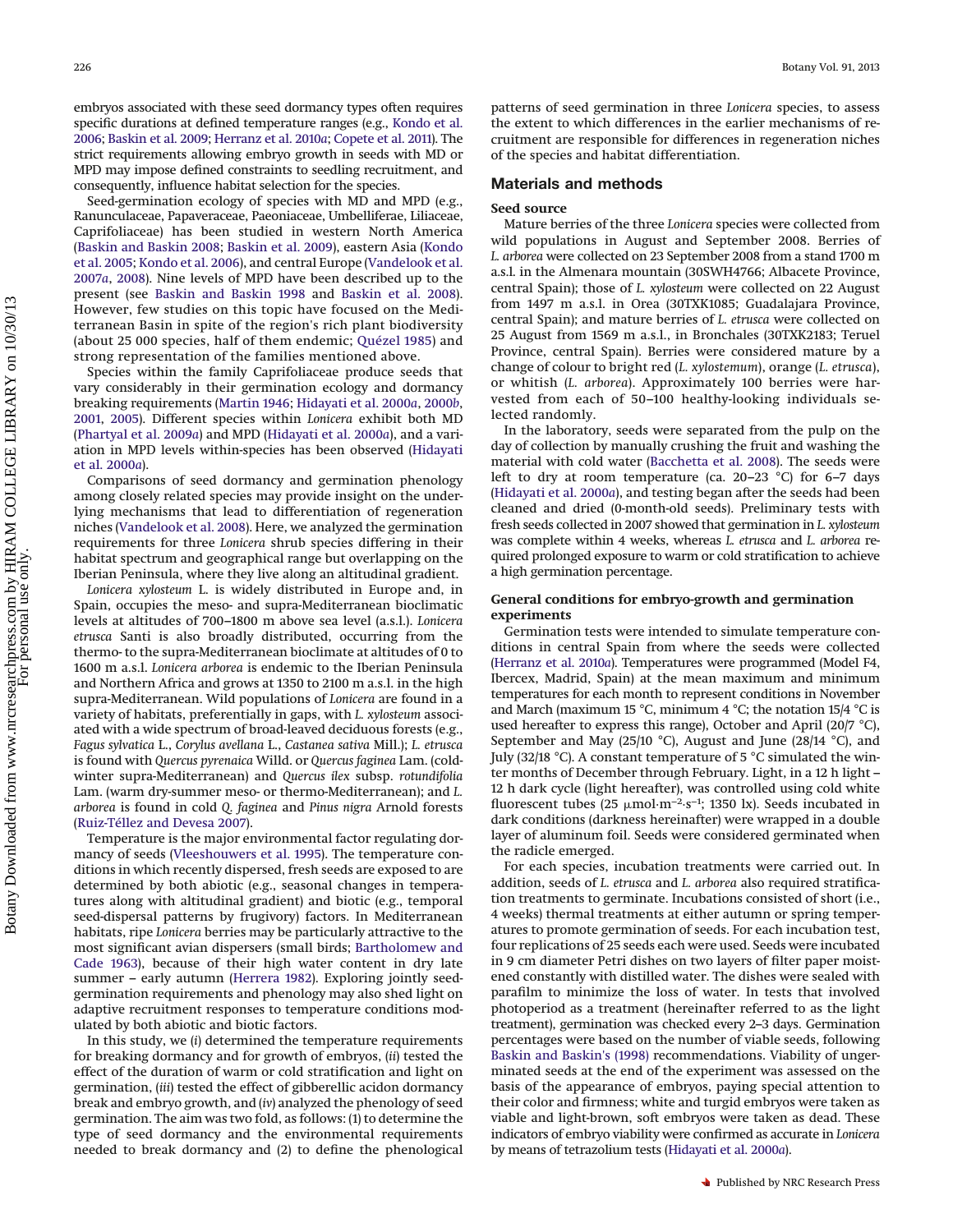After incubation treatments at the full range of experimental temperatures, mature seeds of *L. arborea* and *L. etrusca* showed low germination rates and were therefore considered dormant [\(Baskin and Baskin 1998\)](#page-7-0). To break dormancy, seeds were subjected to stratifications, which consisted of lengthy (i.e., from 4 to 16 weeks) thermal treatments at either winter or summer temperatures. For each species, two seed lots were placed in two 14 cm diameter Petri dishes lined with a double layer of filter paper saturated with distilled water. One dish was cold stratified (5 °C) and the other warm was stratified (28/14 °C) in light. Additional species-specific stratification treatments were also carried out when appropriate to simulate conditions close to those in the natural habitat (see above). During stratification treatments, germination tests were carried out at 4-week intervals in both light and darkness at 15/4 °C, 20/7 °C, and 25/10 °C.

## **Effect of temperature and light conditions on germination**

#### *Incubation experiment*

To detect MD in freshly matured seeds, on 1 September 2008 (*L. xylosteum* and *L. etrusca*) and 1 October 2008 (*L. arborea*), four replication of 25 seeds of each *Lonicera* species were incubated at 5 °C, 15/4 °C, 20/7 °C, 25/10 °C, 28/14 °C, and 32/18 °C, in both light and darkness. Germination in light was checked every 2–3 days for 4 weeks. In darkness tests, seed germination was recorded once a week.

#### *Stratification experiment*

For species that did not manifest uniquely MD, stratification treatments were carried out to assess MPD levels.

### *Lonicera etrusca*

On 1 October, two dishes with 2400 seeds each were stratified from 4 to 12 weeks in light at 5 °C and 28/14 °C, respectively. Another 2400 seed lot was subjected to sequential warm stratification (4 weeks at 28/14 °C; 4 weeks at 25/10 °C; 4 weeks at 20/7 °C) in light during the same period.

## *Lonicera arborea*

On 1 November 2008, three dishes with 2400 seeds each were stratified from 4 to 12 weeks in light at 5 °C, 20/7 °C, and 28/14 °C, respectively.

Control tests were also carried out with freshly matured seeds of those species. Four replicates with 25 seeds were incubated in both light and darkness at 15/4 °C, 20/7 °C, and 25/10 °C during the entire experiment (i.e., 16 weeks) and without any previous stratification pretreatment. Germination was checked once every 4 weeks; in darkness treatments, germination was checked under a dim green light [\(Vandelook et al. 2007](#page-8-2)*a*).

After stratification treatments, seeds were incubated at 15/4 °C, 20/7 °C, and 25/10 °C to test germination response.

#### **Effect of temperature on embryo growth**

To determine the initial embryo length, 25 freshly matured seeds of each of the three *Lonicera* species were placed for 24 h in a 9 cm Petri dish lined with a double layer of filter paper moistened with distilled water and kept at room temperature (20–23 °C) for imbibition. Subsequently, embryos were excised with a razor blade and their length measured using a microscope equipped with a micrometer.

For each species, the critical embryo length was assessed by measuring embryos from 40 seeds in which the seed coat was split but the radicle had not yet emerged [\(Vandelook et al. 2009;](#page-8-4) [Phartyal et al. 2009](#page-7-19)*a*). The lowest species-specific value recorded in the range of those measurement sets represented the threshold embryo size, i.e., the minimum embryo length at which germination is possible. This parameter is a reliable indicator that the MD dormancy component is being surpassed [\(Herranz et al. 2010](#page-7-8)*a*, [2010](#page-7-24)*b*).

To determine embryo growth, on 1 September 2008 (*L. xylosteum* and *L. estrusca*) and on 1 October 2008 (*L. arborea*), four dishes with 25 seeds in each were placed in light at 5 °C, 15/4 °C, 20/7 °C, 25/10 °C, 28/14 °C, and 32/18 °C. Another set of four dishes was placed in darkness at the same temperatures. Embryos were extracted from 25 seeds for each temperature regime and light conditions after 1, 2, 3, and 4 weeks and their lengths were measured.

For species whose embryo did not complete growth within 4 weeks, stratification treatments were carried out as follows below.

### *Lonicera etrusca*

On 1 October 2008, three dishes with 300 seeds each were submitted to cold (5 °C), warm (28/14 °C), or sequential warm (4 weeks at 28/14 °C; 4 weeks at 25/10 °C; 4 weeks at 20/7 °C, under light) stratification. Embryos were excised from 25 seeds in each dish after 4, 8, and 12 weeks and their lengths were measured.

#### *Lonicera arborea*

On 1 November 2008, three dishes with 300 seeds each were submitted to cold (5 °C) or warm (20/7 °C or 28/14 °C) stratification, and embryos of 25 seeds from each dish were extracted after 4, 6, 8, 10, 12, and 16 weeks and their lengths were measured.

Mean length and standard error were calculated for each batch of 25 embryos. For seeds that germinated during treatment, embryo length was recorded as the critical length (Hidayati et al. 2000; [Herranz et al. 2010](#page-7-8)*a*).

## **Effect of gibberellic acid on germination**

This test was performed only for *L. etrusca* and *L. arborea*. To ascertain whether gibberellic acid  $(GA_3)$  can substitute the effect of warm or cold stratification on seeds in overcoming dormancy, eight replicates of 25 seeds each for each species were placed in 9 cm diameter Petri dishes on two sheets of filter paper moistened with a solution of 2000 ppm  $GA<sub>3</sub>$  and sealed to avoid water evaporation. Of the eight replicates, four were placed at 5 °C and four at 20/7 °C in light for 16 weeks and checked for germination weekly until first germination and at intervals of 2–3 days thereafter. Seeds placed at the same temperatures and moistened with distilled water were used as a control.

### **Phenology of embryo growth and radicle emergence**

To link laboratory studies with germination phenology under field conditions, a buried seed experiment was conducted in the experimental campus in Albacete, which is 100–150 km from the collection sites at an altitude of 686 m a.s.l. On 1 September 2008 (*L. xylosteum* and *L. etrusca*) and 1 October 2008 (*L. arborea*), 12 lots of freshly matured seeds for each species, 50 seeds to a lot, were mixed with sterilized sand. Each lot was placed in a bag of polyester mesh and buried 6 cm deep in pots with drainage holes. The pots were placed in a metal frame shadehouse with no temperature control system. To approximately simulate field conditions at the seed collection sites, the pots were watered to field capacity with an automatic micro-sprinkler system once a week, except in rainy weeks and when the substratum was frozen. Air temperatures in the shadehouse were recorded continuously with a meteorological data logger and their mean weekly maximum and minimum values were calculated.

One bag was exhumed every month for 12 months. Embryos of 25 healthy ungerminated seeds were dissected and measured using a microscope equipped with a micrometer. Mean embryo lengths and standard errors were calculated. In germinated seeds, the length of the embryo was assumed to be equal to the critical embryo-length value (see the section on the effect of temperature on embryo growth). Seeds that had germinated while being buried were counted, and germination percentages were calculated based on the number of viable seeds.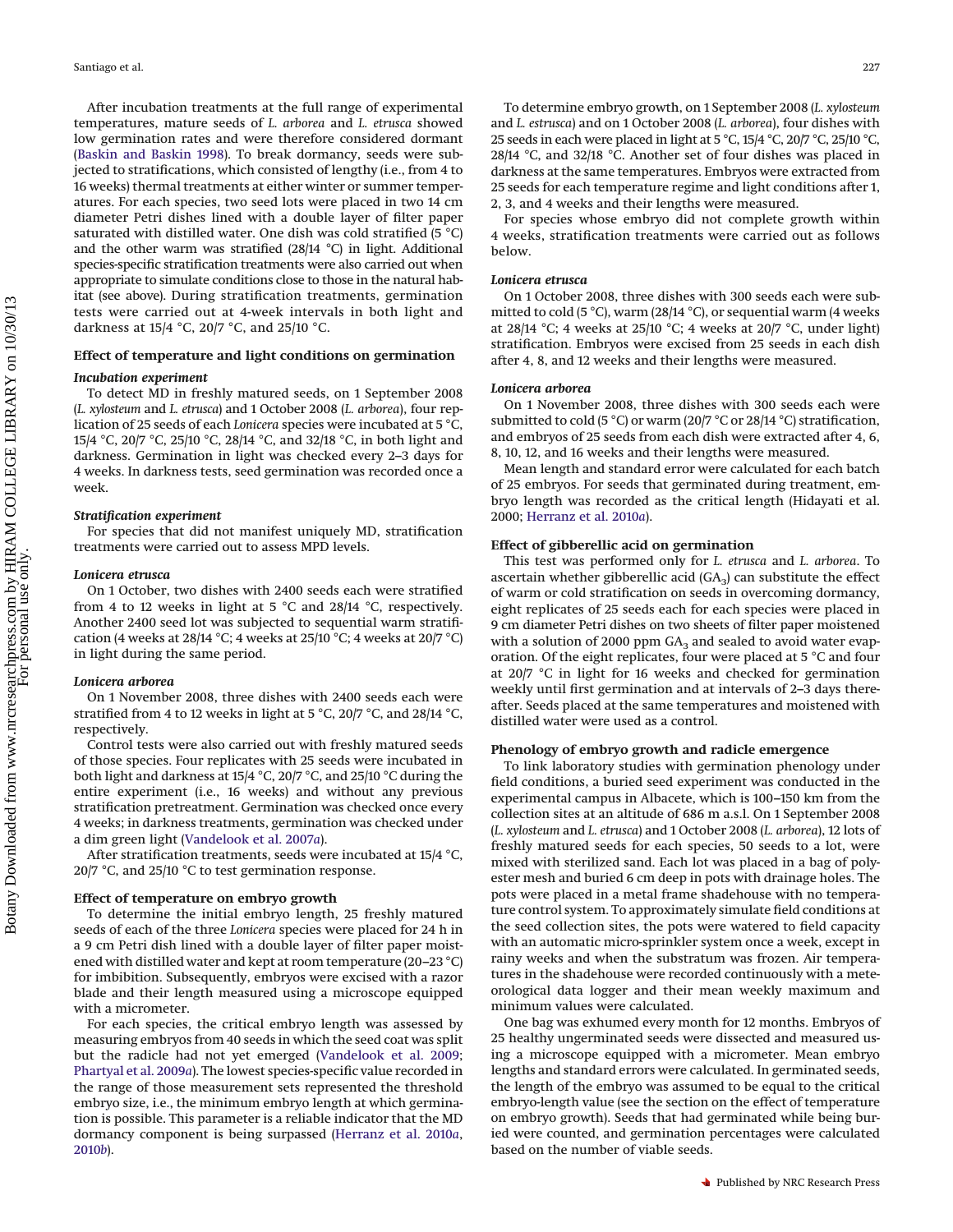<span id="page-3-0"></span>**Fig. 1.** Embryo growth (mm) in freshly matured *Lonicera xylosteum* seeds (mean ± SE; *n* = 4) incubated from 1 to 4 weeks with the complete range of temperatures in light (L) and in darkness (D). In each column, the shaded portion shows the percentage of seeds germinated (mean  $\pm$  SE) and the open portion is the percentage of seeds with an embryo length ≥ the threshold embryo size at which radicle emergence is possible.



## **Phenology of seedling emergence**

On 1 September 2008 (*L. xylosteum* and *L. etrusca*) and 1 October 2008 (*L. xylosteum* and *L. arborea*), three replicates of 200 seeds each for each species were sown 5 mm deep in a mixture of sterile peat and sand (2:1,  $v/v$ ) in 20 cm  $\times$  30 cm  $\times$  8 cm plastic flats with drainage holes. The flats were placed in the nonheated shadehouse and watered using an automatic microsprinkler system, following the same irrigation schedule as described above. The flats were examined weekly, and the seedlings (i.e., plants at the cotyledon-emergence stage) that had emerged were counted and removed. The observation of seedling emergence was discontinued on 30 May 2009, when no more emergences took place. The data were expressed in terms of percent of cumulative emergence.

## **Statistical analysis**

Germination was expressed as the final cumulative percentage. Means and standard errors were calculated both for germination  $(n = 4)$  and for embryo growth  $(n = 25)$ . Effects of  $(i)$  light and (*ii*) temperature during stratification, as well as (*iii*) incubation temperatures, on embryo growth were analyzed with a multifactorial ANOVA. In all cases, factors associated with significant main ef-

fects were detected with a multiple-comparison Tukey's test, and significant interactions were explored by contrasting confidence intervals. A similar analysis was performed to determine the effects on final cumulative germination percentage. Prior to the analyses, normality (the Cochran test) and homoscedasticity (the David test) of the data were checked. Percentages were previously transformed into square-root arcsine values, but figures show nontransformed data. In all tests, the significance level  $(\alpha)$ was 5%. Although all conditions in tests were contrasted statistically, significance is only shown when relevant. Detail of statistical contrasts associated with comparisons of embryo length and germination are available in Supplementary information<sup>1</sup>.

## **Results**

## *Lonicera xylosteum*

#### *Effect of temperature and light conditions on germination*

Germination of seeds incubated at 20/7 °C in darkness was 100% by the third week and took 1 week longer to reach the same value when incubated in light. Furthermore, high germination values (e.g., 88%) were also achieved at 4 weeks of incubation at 15/4 °C in

<sup>&</sup>lt;sup>1</sup>Supplementary data are available with the article through the journal Web site [\(http://nrcresearchpress.com/doi/suppl/10.1139/cjb-2012-0169\)](http://nrcresearchpress.com/doi/suppl/10.1139/cjb-2012-0169).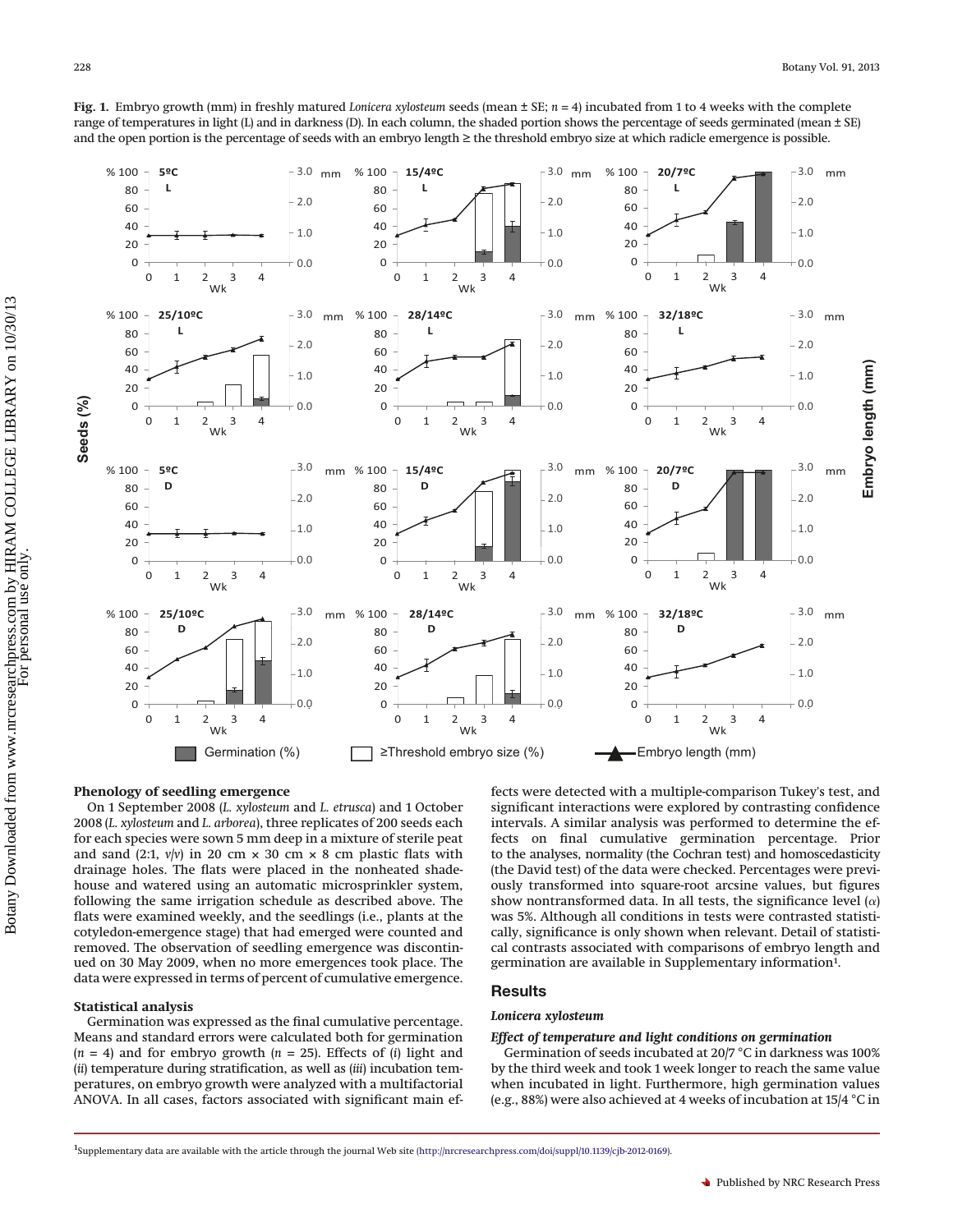darkness. In contrast, germination during the first 4 weeks was poor at 5 °C, 28/14 °C, and 32/18 °C [\(Fig. 1\)](#page-3-0).

## *Effect of temperature on embryo growth*

Mean length of the spatulate embryos in freshly matured seeds was 0.92 mm. The critical length for germination was estimated to be 2.93 mm ( $SE = 0.26$ ). The threshold embryo size was 2.27 mm.

Embryos of freshly matured seeds grew in the first 4 weeks at all combinations of temperature and light except 5 °C. At 15/4 °C, 20/7 °C, 25/10 °C, and 28/14 °C, the threshold embryo size was reached from the second to the third week of incubation irrespective of light conditions. At 20/7 °C, all embryos reached the critical length in 3 weeks in darkness and 4 weeks in light [\(Fig. 1\)](#page-3-0).

## *Phenology of embryo growth and of radicle and seedling emergence*

Nearly all embryos of seeds buried on 1 September 2008 reached the mean critical length and germinated in October 2008. Indeed, in mid-November 2008, 88% of seedlings had emerged [\(Fig. 2](#page-4-0)*a*). In contrast, seedling emergence from seeds buried on 1 October 2008 was 55% by late November 2008. After that, no seedling emerged until March 2009, reaching 86% by early April 2009 [\(Fig. 2](#page-4-0)*a*).

#### *Lonicera etrusca*

## *Effect of temperature and light conditions on germination*

Light conditions did not have significant effects on germination (*P* > 0.05), regardless of stratification and incubation treatments. In the incubation experiment, germination was evident within the first 4 weeks of incubation under all temperatures except at 5 ºC. At the fourth week, germination was the highest at 15/4 °C (35%, *P <* 0.05, data not shown).

In the stratification experiment, the highest germination percentage (99%, *P* < 0.05) was recorded in seeds warm stratified and then incubated at 15/4 °C. Seeds warm stratified and incubated at 20/7 °C also recorded high values [\(Table 1\)](#page-5-0). Seeds also germinated after cold stratification, although the response was in general much lower. Germination decreased with the duration of cold stratification [\(Table 1\)](#page-5-0).

#### *Effect of temperature on embryo growth*

Mean length of embryos in freshly matured seeds was 1.49 mm. The critical length was estimated to be  $3.22$  mm (SE = 0.40). The threshold embryo size 2.75 mm was achieved faster under the warm-stratification sequence (4 weeks at 28/14 °C; 4 weeks at 25/10 °C; 4 weeks at 20/7 °C) than in other treatments (*P* < 0.05) [\(Fig. 3\)](#page-5-1). At the sequential treatment, 90% seeds achieved the critical embryo length after 12 weeks [\(Fig. 3\)](#page-5-1).

The growth of embryos was significantly slower (*P <* 0.05) under cold stratification. Hence, after 12 weeks of cold stratification, the mean length was 2.23 mm, which was lower than the critical length. Nevertheless, 32% of the embryos cold stratified surpassed the threshold embryo size, which may explain the significant (*P <* 0.05) germination (14%) recorded in that treatment [\(Fig. 3\)](#page-5-1).

#### *Effect of gibberellic acid on germination*

Germination at 20/7 °C after 4 weeks in light was significantly higher with (88%) than without  $GA_3$  (25%;  $P < 0.05$ , data not shown). In contrast, at 5 °C seeds did not respond to gibberellic acid.

## *Phenology of embryo growth and of radicle and seedling emergence*

Nearly all embryos in seeds buried on 1 September 2008 reached the critical length during the first 2 months, coinciding with a high radicle emergence [\(Fig. 2](#page-4-0)*b*). Seedling emergence started in mid-October and became very high in late November 2008 [\(Fig. 2](#page-4-0)*b*).

<span id="page-4-0"></span>**Fig. 2.** Phenology of embryo growth (mean  $\pm$  SE, if SE value  $> 0.1$ ;  $n = 25$ ), radicle emergence, and seedling emergence (mean  $\pm$  SE;  $n = 3$ ) in seeds of (*a*) *Lonicera xylosteum*, (*b*) *Lonicera etrusca*, and (*c*) *Lonicera arborea*. Experiments were started on 1 September 2008 for *L. xylosteum* and *L. etrusca* and on 1 October 2008 for *L. arborea*. An additional seedling-emergence experiment with *L. xylosteum* seeds was repeated on 1 October 2008 (see Materials and methods). The lowest panel shows changes in temperature (mean maximum, mean minimum, and mean monthly temperatures) recorded in the shadehouse throughout the experiment.



#### *Lonicera arborea*

# *Effect of temperature and light conditions on germination*

Effects of light conditions on germination were nonsignificant. In the incubation experiment, germination was not evident within the first 4 weeks of incubation.

In the stratification experiment, the highest germination percentage of 75%–84% (*P <* 0.05) was recorded in seeds cold stratified for 12 weeks and incubated at 20/7 and 15/4 °C, respectively [\(Table 1\)](#page-5-0). Warm stratification did not promote germination (1%–3%) significantly [\(Table 1\)](#page-5-0).

## *Effect of temperature on embryo growth*

In freshly matured seeds, embryo length was 2.24 mm. The critical length was 3.93 mm ( $SE = 0.47$ ). The threshold embryo size was 3.02 mm. Embryos of seeds cold stratified at 5 °C for 10 weeks grew over the critical length. However, germination did not begin until the 12th week (46%) and reached the highest value (95%) in the 16th week [\(Fig. 3\)](#page-5-1). Embryos of seeds stratified at high temper-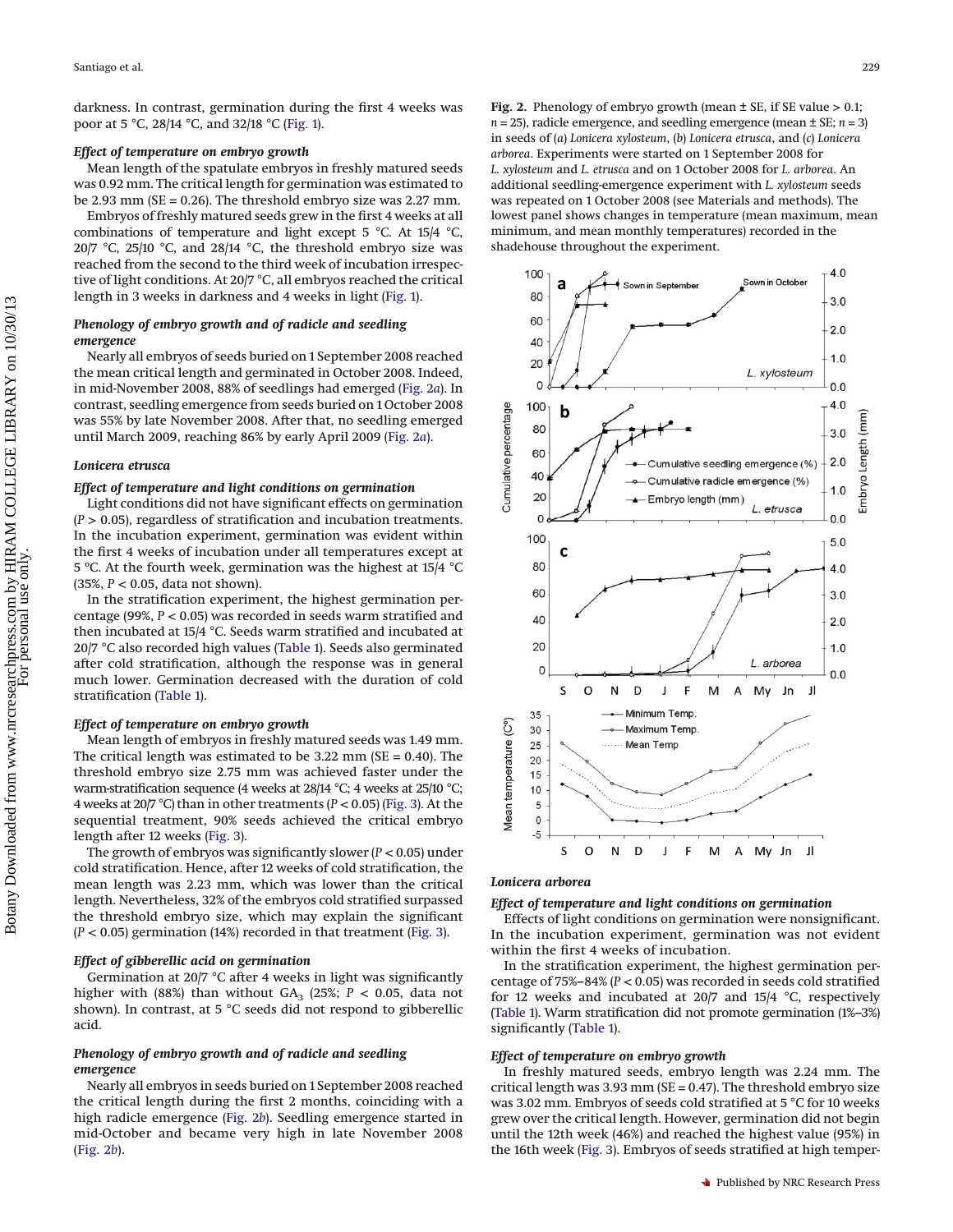<span id="page-5-0"></span>

|  | Table 1. Effect of stratification treatments on Lonicera etrusca and Lonicera arborea germination. |  |  |  |  |  |
|--|----------------------------------------------------------------------------------------------------|--|--|--|--|--|
|--|----------------------------------------------------------------------------------------------------|--|--|--|--|--|

| Stratification            |                   | L. etrusca       |                  |            | L. arborea       |           |            |
|---------------------------|-------------------|------------------|------------------|------------|------------------|-----------|------------|
| Temperature               | Length<br>(weeks) | $15/4$ °C        | $20/7$ °C        | $25/10$ °C | $15/4$ °C        | $20/7$ °C | $25/10$ °C |
| Cold $(5 °C)$             | 4                 | 41±4             | 33±1             | $12+1$     | 9±2              | 7±1       | 11±1       |
|                           | 8                 | 17 <sub>±1</sub> | 8±1              | 3±1        | 18 <sub>±1</sub> | 10±1      | 11±1       |
|                           | 12                | 6±1              | 2±1              | 2±1        | 84±6             | 75±2      | 67±3       |
| Warm $(28/14 \text{ °C})$ | 4                 | 95±1             | 81±2             | 23±3       | 3±2              | 4±1       | 2±0        |
|                           | 8                 | $87+2$           | 57 <sub>±1</sub> | $12+1$     | 4 <sub>1</sub>   | 3±1       | 3±1        |
|                           | 12                | 99±1             | 63±1             | 11±1       | 3±2              | 1±1       | 2±1        |
| Control                   | 16                | 91±2             | $88+2$           | $51\pm2$   | 5±3              | 2±3       | 6±1        |

**Note:** Table shows final mean germinations, in % (±SE), of freshly matured seeds that were cold (5 °C) or warm (28/14 °C) stratified for 4, 8, or 12 weeks and then incubated at 15/4 °C, 20/7 °C, or 25/10 °C for 4 weeks. In control, seeds were not stratified but kept moist in dishes at each temperature regime during the entire experiment (i.e., 16 weeks). Because light conditions (photoperiod vs. darkness) during incubation phase had no significant effect on final germination, results in the table are pooled  $(n = 8)$ .

<span id="page-5-1"></span>**Fig. 3.** Embryo growth (mm) in freshly matured seeds of *Lonicera etrusca* and *Lonicera arborea* (mean ± SE; *n* = 4) submitted to cold (5 °C) or warm (28/14 °C) stratification during 12 (*L. etrusca*) or 16 (*L. arborea*) weeks. Embryo growth in two additional stratification treatments is also shown: sequential warm stratification (28/14 °C; 25/10 °C; 20/7 °C) at regular intervals of 4 weeks in light (*L. etrusca*), and 20/7 °C stratification (*L. arborea*). In each column, the shaded portion shows the percentage of seeds germinated (mean ± SE) and the open portion is the percentage of seeds with an embryo length ≥ the threshold embryo size at which radicle emergence is possible.



atures (28/14 °C and 20/7 °C) grew slowly and failed to attain the critical length. Indeed, the longest embryo at high temperatures was 3.60 mm [\(Fig. 3\)](#page-5-1).

#### *Effect of gibberellic acid on germination*

Germination did not improve in seeds incubated with gibberellic acid. The highest germination with  $GA<sub>3</sub>$  treatment was 2% (data not shown).

## *Phenology of embryo growth and of radicle and seedling emergence*

Embryos of freshly matured seeds buried on 1 October 2008 grew to 3.58 mm in December 2008. However, they did not reach the critical length until the end of March 2009 [\(Fig. 2](#page-4-0)*c*). Radicle emergence was not significant until February 2009, reaching 89% in April 2009 [\(Fig. 2](#page-4-0)*c*).

Temporal patterns of seedling emergence closely matched those of radicle emergence. By June 2009, most seedlings had emerged; no more emergence was recorded thereafter [\(Fig. 2](#page-4-0)*c*).

## **Discussion**

Our results suggest MD and MPD are having a relevant filtering effect in determining habitat selection. Freshly matured seeds of the three *Lonicera* species have underdeveloped embryos (see Supplementary information). However, the environmental requirements to overcome seed dormancy, particularly those regarding temperature, substantially differed among the three species despite being closely related.

*Lonicera xylosteum* seeds were highly sensitive to warm temperatures (20/7 °C), attaining critical embryo length and completing germination (100%) within 1 month [\(Fig. 1\)](#page-3-0). This germination pattern is unequivocally correspondent to species having MD (sensu [Baskin and Baskin 1998\)](#page-7-0). This class of seed dormancy was also reported in *L. caerulea* var. *emphyllocalyx* by [Phartyal et al. \(2009](#page-7-19)*a*).

*Lonicera etrusca* seeds had unusual within-species dormancy variability. In this species, some seeds (35%) germinated by the fourth week of 15/4 °C without any stratification pretreatment, so they were only morphologically dormant. The remaining seed fraction had nondeep simple MPD, because (*i*) germination was completed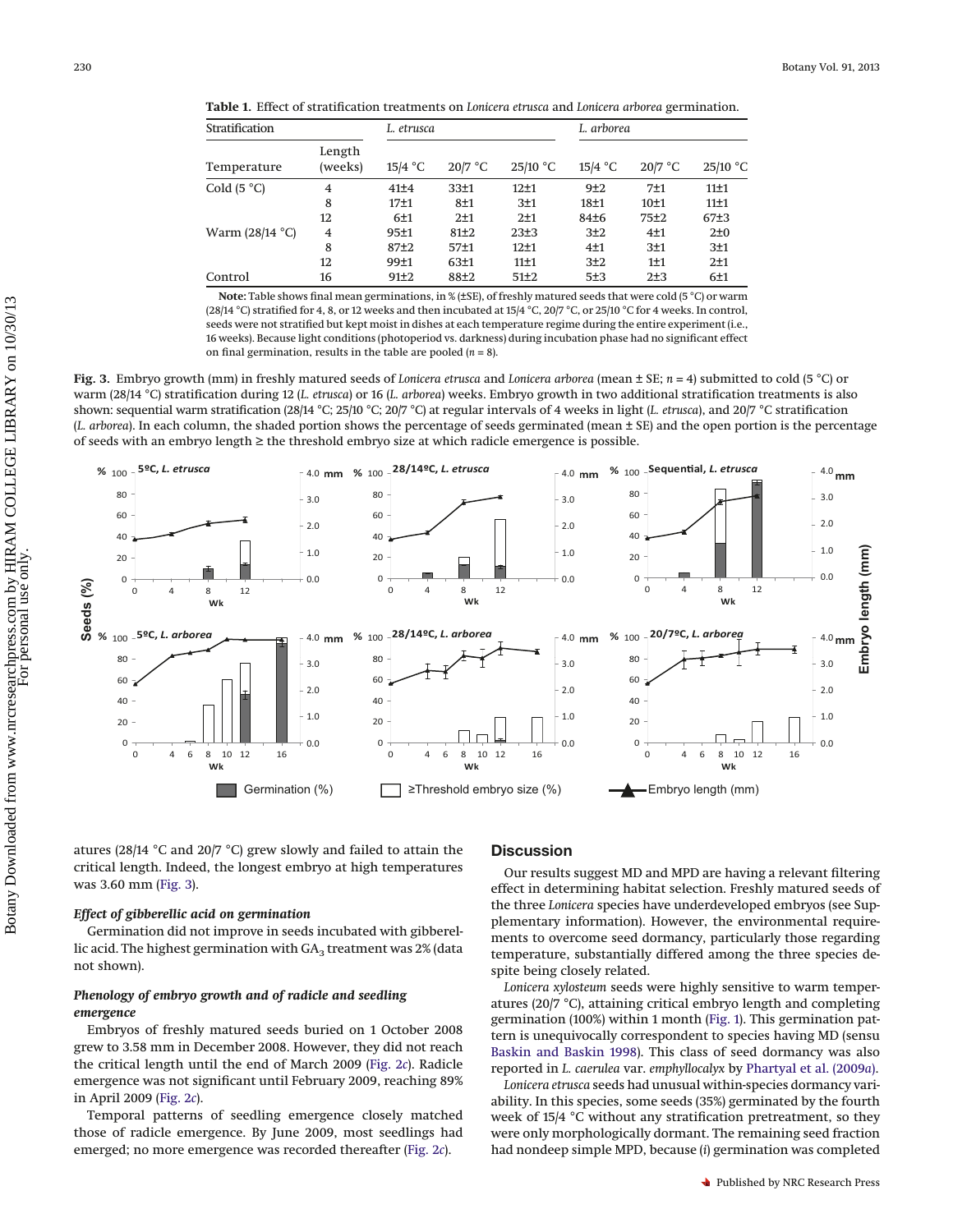after 12 weeks of warm (28/14 °C) stratification followed by incubation at 15/4  $\degree$ C for 4 weeks [\(Table 1\)](#page-5-0), and (*ii*) GA<sub>3</sub> also promoted germination of a high amount of seeds (see results) [\(Baskin and](#page-7-0) [Baskin 1998\)](#page-7-0). However, some of those seeds could also behave as deep complex morphophysiologically dormant, because a significant seed percentage (14%) also germinated after 12 weeks of cold (5 °C) stratification (see [Fig. 3\)](#page-5-1) and were not responsive to gibberellic acid. Thus, *L. etrusca* seeds can have (*i*) MD or (*ii*) nondeep simple MPD, the second group having a fraction able to show, and (*iii*) deep complex MPD. [Adams et al. \(2005\)](#page-7-25) found that all seeds within a population of *Aristolochia californica* had either intermediate or deep complex MPD. However, only one precedent of a species with seeds showing simultaneously two levels of MPD is available in the literature; results obtained with *Lonicera mackii* [\(Hidayati et al. 2000](#page-7-15)*a*) suggest the existence of seeds with both MPD levels, as was detected here in *L. etrusca*. Although [Hidayati](#page-7-15) [et al. \(2000](#page-7-15)*a*) recognized only nondeep simple MPD in *L. mackii* seeds, 84% of the seeds germinated after 12 weeks of either warm stratification or cold stratification. Having different classes and (or) levels of seed dormancy provides plant species with an obvious ecological advantage, because it should increase plasticity in the regeneration niche, allowing species to establish over a wider range of environments. Indeed, the *Lonicera* species with the widest variability in seed dormancy in this study corresponds to the one occupying the most contrasting elevations (from sea level to mid-mountain) and habitats (from warm dry-summer evergreen *Q. ilex* to cold-winter marcescent *Q. faginea* broadleaved forests).

None of the *L. arborea* seeds germinated in the first 4 weeks of incubation, so genuine MD should be dismissed. Although the seeds completed germination after cold stratification (5 °C) for 16 weeks [\(Fig. 3\)](#page-5-1), and  $GA<sub>3</sub>$  did not stimulate germination, it can be concluded that *L. arborea* has deep complex MPD [\(Baskin and](#page-7-0) [Baskin 1998\)](#page-7-0). In this species, however, the critical embryo length was reached after 10 weeks of cold stratification, but germination at that time was nil. Indeed, germination needed two additional weeks of cold stratification to become apparent [\(Fig. 3\)](#page-5-1). The breaking of deep physiological dormancy in the underdeveloped embryo and its elongation to full length (Nikolaeva's first and second stages of dormancy-break in seeds with MPD, in [Baskin and Baskin](#page-7-10) [2008\)](#page-7-10) probably occur simultaneously during the first 10 weeks of cold stratification. Once the two earliest phases are completed, additional period of cold stratification may be required to break remaining phase of the deep physiological dormancy in the seeds with fully developed embryos. Thus, for some species, the embryo size may be a prerequisite but not the only requirement for germination, as recorded for *Aegopodium podagraria* [\(Phartyal et al.](#page-7-26) [2009](#page-7-26)*b*) and for *L. arborea* in the present work.

Our results concerning the phenology of seed germination are fairly consistent with the classes and (or) levels of seed dormancy described above. In the shadehouse without a temperature control system, *L. arborea* seeds germinated in spring [\(Fig. 2](#page-4-0)*c*), after the winter cold stratification required by the seeds with deep complex MPD. However, embryo growth in *L. arborea* seeds occurred during October and November 2008. This is because temperatures during half of that period were low enough (0–10 °C) to simulate cold stratification. High embryo growth rates in autumn have also been recorded in other species with deep complex MPD, such as *Thaspium pinnatifidum* (Buckley) A. Gray [\(Baskin et al. 1992\)](#page-7-27) and *Aegopodium podagraria* L.[\(Phartyal et al. 2009](#page-7-26)*b*), although in species with this MPD level, embryo growth is more likely to be completed during the winter months (e.g., *Delphinium tricorne* Michx., [Baskin and Baskin 1994;](#page-7-28) *Chaerophyllum temulum* L., [Vandelook et al.](#page-8-5) [2007](#page-8-5)*b*; *Lomatium dissectum* (Nutt.) Mathias & Constance, [Scholten](#page-8-6) [et al. 2009\)](#page-8-6).

*Lonicera xylosteum* seeds completed their embryo development and germinated during autumn [\(Fig. 2](#page-4-0)*a*), coinciding with exposure to September and October temperatures, as expected for seeds with MD. Because the time required to complete embryo development in MD is relatively short (ca. 1 month), seedlings from seeds sown in early September emerged promptly in that season. In contrast, seeds sown in early October 2008 were able to delay seedling emergence until the following spring, although laboratory examination suggested that embryo growth and radicle emergence would be completed at October temperatures [\(Fig. 1\)](#page-3-0). *Lonicera etrusca* seeds germinated in autumn [\(Fig. 2](#page-4-0)*b*), a result compatible with the requirement for warm stratification in seeds with nondeep simple MPD and that of cool temperatures in seeds with MD.

The overall ecological significance of these seed-germination traits helps to explain the altitudinal gradient of habitat occupation shown by these *Lonicera* species in the Iberian Peninsula. The deep complex MPD in *L. arborea* seeds constrains its geographical range to high elevations under Mediterranean climate conditions. Seed germination requiring cold stratification will therefore occur in spring, avoiding the exposure of sensitive seedlings to extremely cold winter temperatures recorded in high mountains. In addition, summers at that altitude are not dry, so young-seedling survival is not threatened by the drought that characterizes summers in genuine Mediterranean climates at lower elevations. In the opposite, we find *L. etrusca*, which inhabits from dry-summer lowland to cold-winter highland Mediterranean *Quercus* forests. Both MD and nondeep simple MPD detected in *L. etrusca* should induce seeds to germinate in autumn. In dry-summer environments at low Mediterranean elevations (0–1000 m a.s.l.; thermoand meso-Mediterranean bioclimatic levels), winter temperatures are not extremely low. In consequence, seedlings that emerge in autumn will rely on a longer growth period to successfully face summer drought. In addition, deep complex MPD may be expressed in *L. etrusca* seeds at the highest elevations within its altitudinal range (1000–1600 m a.s.l.; supra-Mediterranean bioclimatic level), where the low winter temperatures may limit seedling recruitment. *Lonicera xylosteum* lives in temperate deciduous forests at low to medium elevations (300–1500 m a.s.l.), so a rapid autumn seed germination mediated by a MD mechanism should provide seedlings with higher probabilities of survival for the following summer, a period that can become water-stressful in Mediterranean environments at that altitude.

Of particular interest was the ability of *L. xylosteum* seedlings to delay emergence when seeds were sown later in autumn (i.e., October vs. September), as shown in the phenology study. [Herrera](#page-7-29) [\(1995\)](#page-7-29) demonstrated that fruit-removal efficiency by avian dispersers decreases with altitude in the western Mediterranean region. Water-rich [\(Herrera 1982\)](#page-7-22) *L. xylosteum* berries may be quite attractive for birds in late summer – early autumn (A. Santiago, personal observation; [Berger and Hart 1974;](#page-7-30) [Fogden 1972;](#page-7-31) [Langslow](#page-7-32) [1976\)](#page-7-32). In lowlands, where fruit consumption is highly intense and competed, *L. xylosteum* seeds are likely to be dispersed early, so they could surpass MD, germinate, and emerge in autumn, before the onset of moderately cold winter temperatures. In highlands, effectiveness of dispersers is probably lower, so seeds are more likely to be released from the pulp and incorporate into the soil later, when cold temperature at this altitude begins to limit the survival of emergent seedlings. The facultative ability of *L. xylosteum* to delay seedling emergence until next spring may thus represent an ecological adaptive strategy to conciliate MD with low efficiency of avian seed dispersal and cold winter temperature, both of which are features of high elevations. Thus, temporal patterns of seedling emergence in species with seed dormancy may be modulated by the combined effects of abiotic (e.g., altitude) and biotic (e.g., disperser efficiency) factors, ultimately determining the temperature to which seedlings will be exposed.

As opposed to temperature, light conditions played an irrelevant role in breaking dormancy and promoting seed germination in the three *Lonicera* species studied. This record contrasts with the preference of canopy gaps shown by these species at maturity [\(Ruiz-Téllez and Devesa 2007\)](#page-7-20). Probably, light demand may be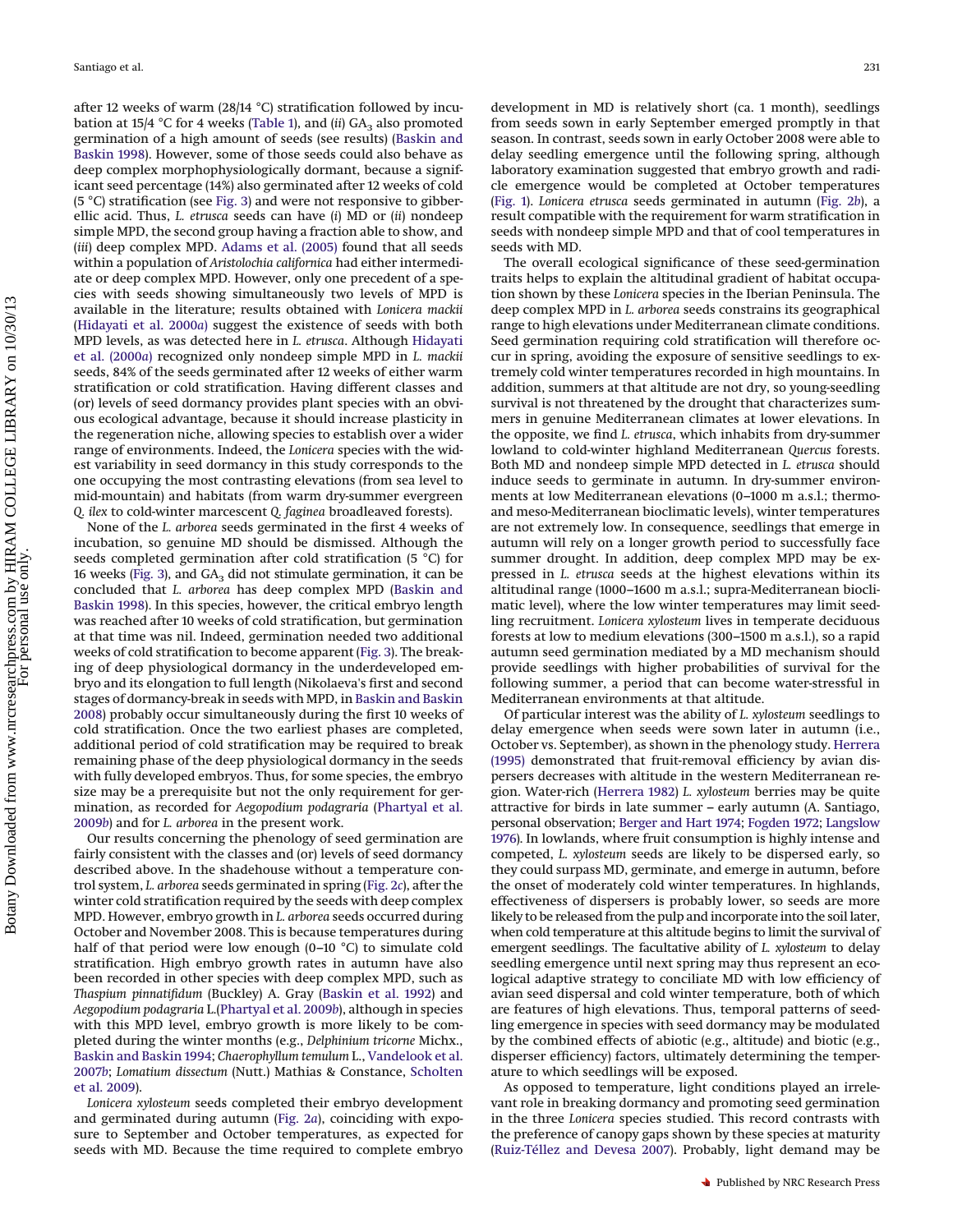<span id="page-7-36"></span>determinant in later stages of plant development other than seed germination and seedling emergence. In some species, gap occupation has been attributed to processes activated in subsequent phases of the life cycle [\(Houle 1992\)](#page-7-33). Population resilience of many species characterizing mature plant community stages is based on maintaining arrested-growth shadow-tolerant saplings in the understory ready to detect and occupy new canopy gaps [\(Harper](#page-7-2) [1977;](#page-7-2) [Fenner 1993\)](#page-7-34). In such a case, light sensitivity of the three species may manifest itself only in those stages of plant growth associated with occupation of gaps.

Our study shows that the species-specific environmental requirements (i.e., temperature) to break seed dormancy are strongly associated with altitudinal ranges at which the three *Lonicera* species live. This observation suggests that MD and MPD associated with underdeveloped embryos may represent an important filter in determining regenerative niches of the species by imposing specific environmental requirements on the earlier stages of recruitment (e.g., [Hidayati et al. 2000](#page-7-15)*a*; [Phartyal et al.](#page-7-19) [2009](#page-7-19)*a*). The results show that *L. arborea* may be more sensitive to the effects of climate change, because their seeds strictly demand cold temperature to surpass dormancy. This study provides additional evidence of the unusual diversity in seed-dormancy categories in *Lonicera*. Such high variation may explain, at least partly, why some species in the genus have recently become invasive in both North America [\(Trisel 1997;](#page-8-7) [Hidayati et al. 2000](#page-7-15)*a*; [McCusker](#page-7-35) [et al. 2010\)](#page-7-35) and Europe [\(Sanz-Elorza et al. 2004\)](#page-7-36). Finally, the study emphasizes the interest of *Lonicera* genus within the context of germination ecology, because it provides some evidence that between-species germinative mechanisms are not clear-cut, thus leading us to consider evolutionary gradients rather than well differentiated species-specific germination models.

## **Acknowledgments**

The study was supported by the Consejería de Educación y Ciencia de la Junta de Comunidades de Castilla-La Mancha [PEII10-0170-183] and the Ministerio de Ciencia e Innovación (CGL2009-08723 and MONTES CSD2008-00040 Projects). The authors thank J.M. Baskin and C.C. Baskin for their helpful comments on a draft version of the manuscript. We are grateful to A. Andrés for her assistance in laboratory work. K. Walsh checked the English.

## <span id="page-7-25"></span>**References**

- Adams, C.A., Baskin, J.M., and Baskin, C.C. 2005. Trait stasis versus adaptation in disjunct relict species: evolutionary changes in seed dormancy-breaking and germination requirements in a subclade of *Aristolochia* subgenus *Siphisia* (Piperales). Seed Sci. Res. **15**(2): 161–173. doi[:10.1079/SSR2005207.](http://dx.doi.org/10.1079/SSR2005207)
- <span id="page-7-23"></span>Bacchetta, G., Bueno-Sánchez, A., Fenu, G., Jiménez-Alfaro, B., Mattana, E., Piotto, B., and Virevaire, M. (*Editors*). 2008. Conservación ex situ de plantas silvestres. La Caixa, Principado de Asturias.
- <span id="page-7-21"></span>Bartholomew, G.A., and Cade, T.J. 1963. The water economy of land birds. Auk, **80**(4): 504–539. doi[:10.2307/4082856.](http://dx.doi.org/10.2307/4082856)
- <span id="page-7-5"></span>Baskin, C.C., and Baskin, J.M. 1988. Germination ecophysiology of herbaceous plant species in a temperate region. Am. J. Bot. **75**(2): 286–305. doi[:10.2307/](http://dx.doi.org/10.2307/2443896) [2443896.](http://dx.doi.org/10.2307/2443896)
- <span id="page-7-28"></span>Baskin, C.C., and Baskin, J.M. 1994. Deep complex morphophysiological dormancy in seeds of the mesic woodland herb *Delphinium tricorne* (Ranunculaceae). Int. J. Plant Sci. **155**(6): 738–743. doi[:10.1086/297212.](http://dx.doi.org/10.1086/297212)
- <span id="page-7-0"></span>Baskin, C.C., and Baskin, J.M. 1998. Seeds: ecology, biogeography, and evolution of dormancy and germination. Academic Press, San Diego, California.
- <span id="page-7-27"></span>Baskin, C.C., Chester, E.W., and Baskin, J.M. 1992. Deep complex morphophysiological dormancy in seeds of *Thaspium pinnatifidum* (Apiaceae). Int. J. Plant Sci. **153**(4): 565–571. URL: [http://www.jstor.org/stable/2995579.](http://www.jstor.org/stable/2995579) doi[:10.1086/](http://dx.doi.org/10.1086/297080) [297080.](http://dx.doi.org/10.1086/297080)
- <span id="page-7-12"></span>Baskin, C.C., Chien, C.T., Chen, S.Y., and Baskin, J.M. 2008. Germination of *Viburnum odoratissimum* seeds: a new level of morphophysiological dormancy. Seed Sci. Res. **18**(3): 179–184. doi[:10.1017/S0960258508042177.](http://dx.doi.org/10.1017/S0960258508042177)
- <span id="page-7-7"></span>Baskin, C.C., Chien, C.T., Chen, S.Y., and Baskin, J.M. 2009. Epicotyl dormancy in seeds of *Daphniphyllum glaucens,* a woody member of the saxifragales. Int. J. Plant Sci. **170**(2): 174–181. doi[:10.1086/595283.](http://dx.doi.org/10.1086/595283)
- <span id="page-7-10"></span>Baskin, J.M., and Baskin, C.C. 2008. Some considerations for adoption of Nikolaeva's formula system into seed dormancy classification. Seed Sci. Res. **18**(3): 131–137. doi[:10.1017/S096025850803674X.](http://dx.doi.org/10.1017/S096025850803674X)
- <span id="page-7-30"></span>Berger, M., and Hart, J.S. 1974. Physiology and energetics of flight. *In* Avian biology. *Edited by* D.S. Farner and J.R. King. Academic Press, New York. pp. 416–477.
- <span id="page-7-9"></span>Copete, E., Herranz, J.M., Copete, M.A., Baskin, C.C., and Baskin, J.M. 2011. Nondeep complex morphophysiological dormancy in seeds of the Iberian Peninsula endemic geophyte *Merendera montana* (Colchicaceae). Seed Sci. Res. **21**(4): 267–281. doi[:10.1017/S096025851100016X.](http://dx.doi.org/10.1017/S096025851100016X)
- <span id="page-7-34"></span>Fenner, M. 1993. Seed ecology. Chapman and Hall, London.
- <span id="page-7-1"></span>Fenner, M., and Thompson, K. 2005. The ecology of seeds. Cambridge University Press, Cambridge.
- <span id="page-7-31"></span>Fogden, M.P.L. 1972. Premigratory dehydration in the reed warbler *Acrocephalus scirpaceus* and water as a factor limiting migratory range. Ibis, **114**(4): 548– 552. doi[:10.1111/j.1474-919X.1972.tb00858.x.](http://dx.doi.org/10.1111/j.1474-919X.1972.tb00858.x)
- <span id="page-7-4"></span>Grime, J.P., Mason, G., Curtis, A.V., Rodman, J., Band, S.R., Mowforth, M.A.G., Neal, A.M., and Shaw, S. 1981. A comparative study of germination characteristics in a local flora. J. Ecol. **69**(3): 1017–1059. URL: [http://www.jstor.org/](http://www.jstor.org/stable/2259651) [stable/2259651.](http://www.jstor.org/stable/2259651) doi[:10.2307/2259651.](http://dx.doi.org/10.2307/2259651)
- <span id="page-7-3"></span>Grubb, P.J. 1977. The maintenance of species-richness in plant communities: the importance of the regeneration niche. Biol. Rev. **52**(1): 107–145. doi[:10.1111/j.](http://dx.doi.org/10.1111/j.1469-185X.1977.tb01347.x) [1469-185X.1977.tb01347.x.](http://dx.doi.org/10.1111/j.1469-185X.1977.tb01347.x)
- <span id="page-7-2"></span>Harper, J.L. 1977. Population biology of plants. Academic Press Inc., London.
- <span id="page-7-8"></span>Herranz, J.M., Copete, M.A., Ferrandis, P., and Copete, E. 2010*a*. Intermediate complex morphophysiological dormancy in the endemic Iberian *Aconitum napellus* subsp. *castellanum* (Ranunculaceae). Seed Sci. Res. **20**(2): 109–121. doi: [10.1017/S0960258510000048.](http://dx.doi.org/10.1017/S0960258510000048)
- <span id="page-7-24"></span>Herranz, J.M., Ferrandis, P., and Martínez-Duro, E. 2010*b*. Seed germination ecology of the threatened endemic Iberian Delphinium fissum subsp. sordidum (Ranunculaceae). Plant Ecol. **211**: 89–106. doi[:10.1007/s11258-010-9775-0.](http://dx.doi.org/10.1007/s11258-010-9775-0)
- <span id="page-7-22"></span>Herrera, C.M. 1982. Seasonal variation in the quality of fruits and diffuse coevolution between plants and avian dispersers. Ecology, **63**(3): 773–785. URL: [http://www.jstor.org/stable/1936798.](http://www.jstor.org/stable/1936798) doi[:10.2307/1936798.](http://dx.doi.org/10.2307/1936798)
- <span id="page-7-29"></span>Herrera, C.M. 1995. Plant-vertebrate seed dispersal systems in the Mediterranean: ecological, evolutionary and historical determinants. Annu. Rev. Ecol. Syst. **26**: 705–727. URL: [http://www.jstor.org/stable/i310056.](http://www.jstor.org/stable/i310056)
- <span id="page-7-15"></span>Hidayati, S.N., Baskin, J.M., and Baskin, C.C. 2000*a*. Dormancy-breaking and germination requirements of seeds of four *Lonicera* species (Caprifoliaceae) with underdeveloped spatulate embryos. Seed Sci. Res. **10**(4): 459–469. doi: [10.1017/S0960258500000507.](http://dx.doi.org/10.1017/S0960258500000507)
- <span id="page-7-16"></span>Hidayati, S.N., Baskin, J.M., and Baskin, C.C. 2000*b*. Morphological dormancy in seeds of two North American and one Eurasian species of *Sambucus* (Caprifoliaceae) with underdeveloped spatulate embryos. Am. J. Bot. **87**(11): 669–1678. doi[:10.2307/2656744.](http://dx.doi.org/10.2307/2656744)
- <span id="page-7-17"></span>Hidayati, S.N., Baskin, J.M., and Baskin, C.C. 2001. Dormancy-breaking and germination requirements for seeds of *Symphoricarpos orbiculatus* (Caprifoliaceae). Am. J. Bot. **88**(8): 1444–1451. doi[:10.2307/3558452.](http://dx.doi.org/10.2307/3558452) PMID[:21669677.](http://www.ncbi.nlm.nih.gov/pubmed/21669677)
- <span id="page-7-18"></span>Hidayati, S.N., Baskin, J.M., and Baskin, C.C. 2005. Epicotyl dormancy in *Viburnum acerifolium* (Caprifoliaceae). Am. Midl. Nat. **153**(2): 232–244. doi[:10.1674/](http://dx.doi.org/10.1674/0003-0031(2005)153%5B0232%3AEDIVAC%5D2.0.CO%3B2) [0003-0031\(2005\)153\[0232:EDIVAC\]2.0.CO;2.](http://dx.doi.org/10.1674/0003-0031(2005)153%5B0232%3AEDIVAC%5D2.0.CO%3B2)
- <span id="page-7-33"></span>Houle, G. 1992. The reproductive ecology of *Abies balsamea*, *Acer saccharum*, and *Betula alleghaniensis* in the Tantare Ecological Reserve, Quebec. J. Ecol. **80**(4): 611–623. doi[:10.2307/2260853.](http://dx.doi.org/10.2307/2260853)
- <span id="page-7-11"></span>Kondo, T., Okubo, N., Miura, T., Baskin, C.C., and Baskin, J.M. 2005. Ecophysiology of seed dormancy and germination in the mesic woodland herbaceous perennial *Corydalis ambigua* (Fumariaceae) in Japan. Can. J. Bot. **83**(6): 571–578. doi[:10.1139/b05-027.](http://dx.doi.org/10.1139/b05-027)
- <span id="page-7-6"></span>Kondo, T., Sato, C., Baskin, C.C., and Baskin, J.M. 2006. Post-dispersal embryo development, germination phenology, and seed dormancy in *Cardiocrinum cordatum* var. *glehnii* (Liliaceae s. Str.), a perennial herb of the broadleaved deciduous forest in Japan. Am. J. Bot. **93**(6): 849–859. doi[:10.3732/ajb.93.6.849.](http://dx.doi.org/10.3732/ajb.93.6.849)
- <span id="page-7-32"></span>Langslow, D.R. 1976. Weights of Blackcaps on migration. Ring. Migr. **1**(2): 78–91. doi[:10.1080/03078698.1976.9673706.](http://dx.doi.org/10.1080/03078698.1976.9673706)
- <span id="page-7-14"></span>Martin, A.C. 1946. The comparative internal morphology of seeds. Am. Midl. Nat. **36**(3): 513–660. doi[:10.2307/2421457.](http://dx.doi.org/10.2307/2421457)
- <span id="page-7-35"></span>McCusker, C.E., Ward, M.P., Brawn, D., and Branwn, J. 2010. Seasonal responses of avian communities to invasive bush honeysuckles (*Lonicera* spp.). Biol. Invasions, **12**(8): 2459–2470. doi[:10.1007/s10530-009-9655-5.](http://dx.doi.org/10.1007/s10530-009-9655-5)
- <span id="page-7-19"></span>Phartyal, S.S., Kondo, T., Hoshino, Y., Baskin, C.C., and Baskin, J.M. 2009*a*. Morphological dormancy in seeds of the autumn-germinating shrub *Lonicera caerulea* var. *emphyllocalyx* (Caprifoliaceae). Plant Species Biol. **24**(1): 20–26. doi[:10.1111/j.1442-1984.2009.00232.x.](http://dx.doi.org/10.1111/j.1442-1984.2009.00232.x)
- <span id="page-7-26"></span>Phartyal, S.S., Kondo, T., Baskin, J.M., and Baskin, C.C. 2009*b*. Temperature requirements differ for the two stages of seed dormancy break in *Aegopodium podagraria* (Apiaceae)*,* a species with deep complex morphophysiological dormancy. Am. J. Bot. **96**(6): 1086–1095. doi[:10.3732/ajb.0800379.](http://dx.doi.org/10.3732/ajb.0800379) PMID[:21628259.](http://www.ncbi.nlm.nih.gov/pubmed/21628259)
- <span id="page-7-13"></span>Quézel, P. 1985. Definition of the Mediterranean region and the origin of its flora. *In* Plant conservation in the Mediterranean Area. *Edited by* C. Gomez-Campo. Dordrecht: Dr. W. Junk Publishers. pp. 9–24.
- <span id="page-7-20"></span>Ruiz-Téllez, T. and Devesa, J.A. 2007. Lonicera. *In* Flora Iberica: plantas vasculares de la Península Ibérica e Islas Baleares. *Edited by* S. Castroviejo, C. Benedí, E. Rico, J. Güemes, and A. Herrero. Real Jardín Botánico (Consejo Superior de Investigaciones Científicas), Madrid. Vol. 15. pp. 168–187.